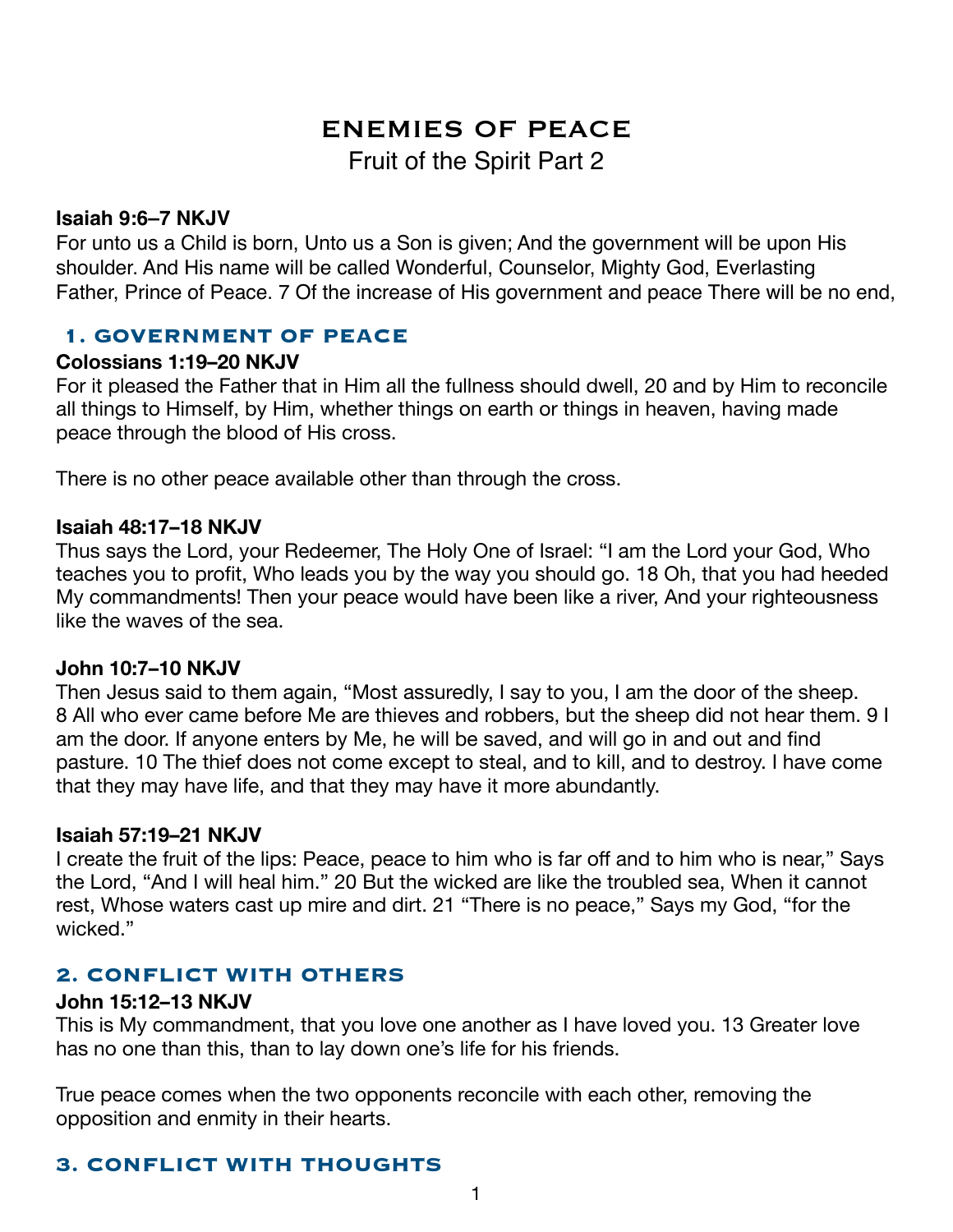Many wonder what they can do to change the feelings of anxiety and they feel when they come under pressure. One of the first steps is to recognize anxiety for what it is, the opposite of peace. It is the fan that flames the fires of doubt and confusion and has the ability to leave us helplessly bundled up in worry and fear. When we cave in to thoughts of anxiety, we lose our spiritual focus and mindset. The key to overcoming anxiety is found only in the presence of God.

## **1 Peter 5:7 NKJV**

casting all your care upon Him, for He cares for you.

# **2 Corinthians 10:3–6 NKJV**

For though we walk in the flesh, we do not war according to the flesh. 4 For the weapons of our warfare are not carnal but mighty in God for pulling down strongholds, 5 casting down arguments and every high thing that exalts itself against the knowledge of God, bringing every thought into captivity to the obedience of Christ, 6 and being ready to punish all disobedience when your obedience is fulfilled.

# **Philippians 4:6–7 AMPC**

Do not fret *or* have any anxiety about anything, but in every circumstance *and* in everything, by prayer and petition (definite requests), with thanksgiving, continue to make your wants known to God.

**7** And God's peace [shall be yours, that tranquil state of a soul assured of its salvation through Christ, and so fearing nothing from God and being content with its earthly lot of whatever sort that is, that peace] which transcends all understanding shall garrison *and* mount guard over your hearts and minds in Christ Jesus.

Tell Him all you are feeling, He understands and knows that life can be difficult—but He has a solution. Our peace resides in our Savior.

## **4. CONFLICT WITH THE PAST**

### **Philippians 3:13–14 NKJV**

Brethren, I do not count myself to have apprehended; but one thing I do, forgetting those things which are behind and reaching forward to those things which are ahead, 14 I press toward the goal for the prize of the upward call of God in Christ Jesus.

# **5. COMPARISON WITH OTHERS**

"Comparison is the thief of joy." "Don't compare yourself to others. You have no idea what their journey is all about." "A flower does not think of competing to the flower next to it. It just blooms."

-Theodore Roosevelt

## **Psalm 139:14–17 NIV**

I praise you because I am fearfully and wonderfully made; your works are wonderful, I know that full well. 15 My frame was not hidden from you when I was made in the secret place, when I was woven together in the depths of the earth. 16 Your eyes saw my unformed body; all the days ordained for me were written in your book before one of them came to be. 17 How precious to me are your thoughts, God!